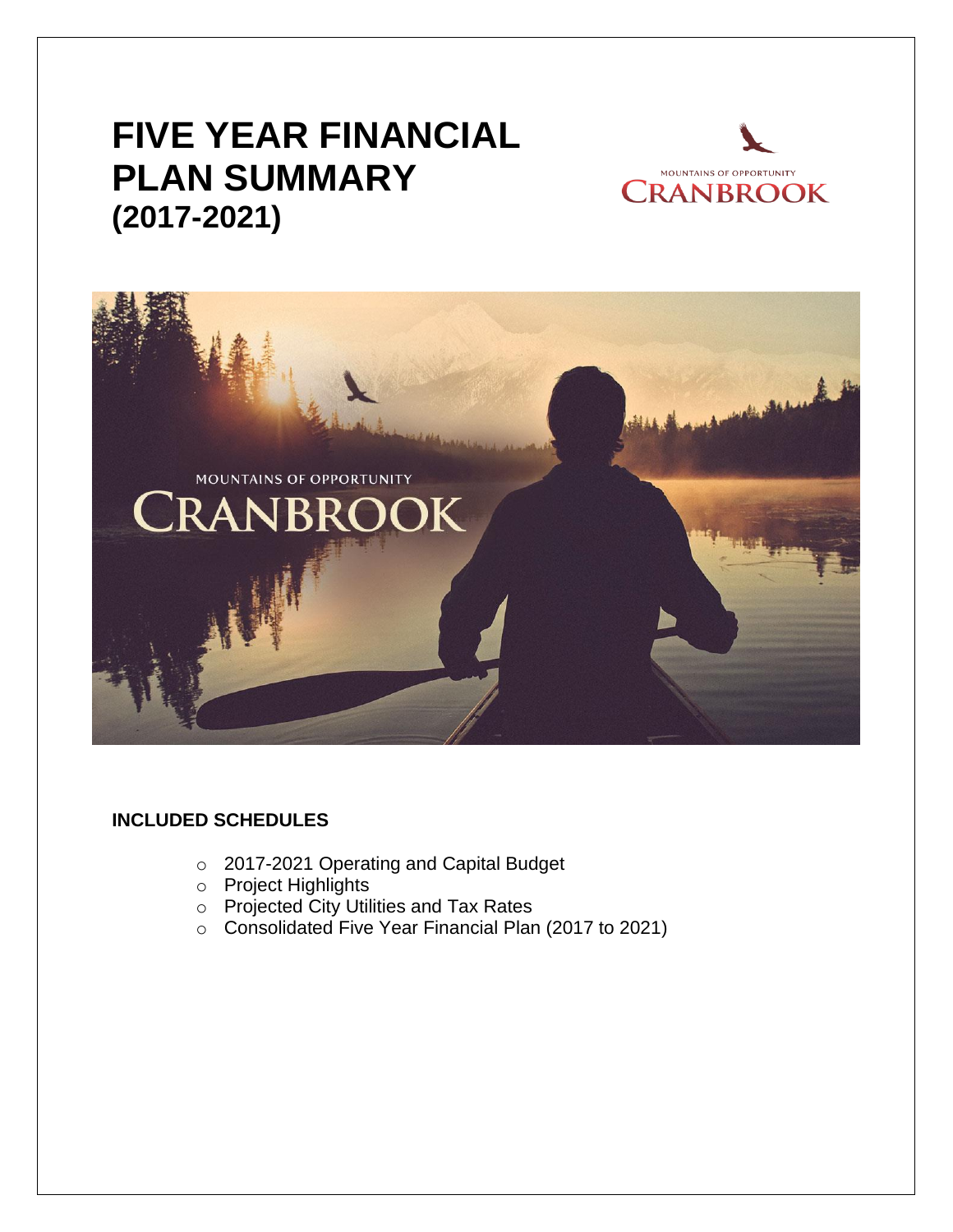## **Our Budget**

Cranbrook is a diverse community with complete urban services and economy that enjoys high standard of municipal programs, aimed at maintaining and improving quality of life for all residents.

Our budget allows the City of Cranbrook to maintain the levels of services of those municipal programs and realize strategic goals such as housing-affordability, economic-growth, community-vibrancy, improved infrastructure, environmental sustainability, support of recreation, culture and the arts, as well as social responsibility by overseeing an annual budget of \$76 million.

2016 was an exciting year for the City of Cranbrook for many reasons. In April, new Chief Administrative Officer, David Kim, was appointed, who brings collaborative and innovative leadership, with strong emphasis on teamwork and outcome. A new collaborative development approval process was launched to improve quality and time, and facilitate the growth and change of our community through our approval services. Continued investment in the local economy and improving civic pride have been seen through such 2016 projects such as the 11<sup>th</sup> Avenue reconstruction, dam rehabilitation work at Idlewild Park, and new year-round washrooms at Rotary Park. In addition, significant work has continued in the area of asset management, which enables the City to make sound infrastructure replacement decisions.

The City's budget process has taken on a new and strategic direction that focuses on aligning priorities among citizens, council and the administration, maximizing the benefits and values for dollars we spend, and innovation through management of resources and risks. Strategic initiatives and investments also have been envisioned, that will set our community up for a long term sustainability, accommodating growth in our local economy; suggesting solutions to our aging infrastructure; moving towards technology & innovation-based operation; providing ways to better-connect the City operation with our citizens, and investing in the City staff for capacity building and quality service.

All departments participated in developing the financial plan and coordinated across the corporation using their accumulated experience. Our priorities are ranked based on relative importance of the corporate wide priorities; and ability to bundle up departmental-priorities together for synergy. This effort allowed individual departments to support not only their departmental priorities but also the corporate priorities. Finally, these priorities were examined against Council's priorities and alignments were made to ensure that the objectives laid out by Council were met.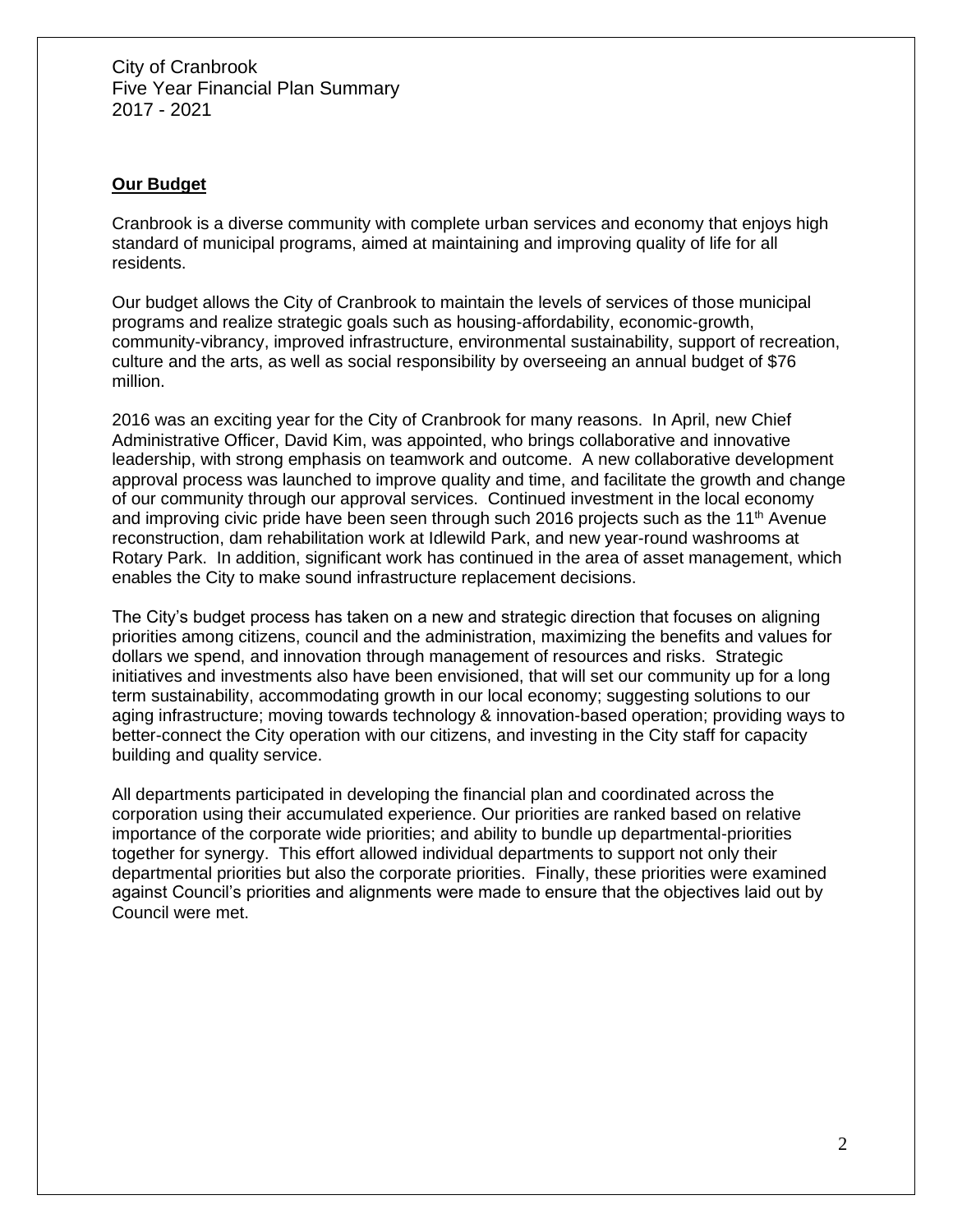#### **Organization Structure**

During 2016, the City of Cranbrook underwent restructuring to better adapt to emerging needs of infrastructure delivery and to streamline approvals.

There are nine business portfolios within the City, each of which reports to the Chief Administrative Officer:

- ➢ Corporate Services
- ➢ Office of Innovation and Collaboration
- ➢ Finance and Computer Services
- ➢ Public Works
- ➢ Leisure Services
- ➢ Infrastructure Planning and Delivery
- ➢ Fire and Emergency Services
- ➢ Airport
- $\triangleright$  RCMP (through contract)

The nine portfolios deliver a broad group of services, including:

- ➢ Infrastructure Planning, Maintenance, and Delivery
- ➢ Development Approvals and Planning
- ➢ Parks, Recreation and Culture
- ➢ Environmental Protection
- ➢ Fire Protection
- ➢ Policing
- ➢ Legislative and Enforcement
- ➢ Corporate Administration
- ➢ Public Transit
- ➢ Financial Planning and Accounting
- ➢ Water and Sewer
- ➢ Solid Waste Management
- ➢ Airport
- ➢ Cemetery Operations

#### **Financial Plan Process**

The financial plan process began in the fall of 2016 with collaboration across the corporation drawing on individual departments' accumulated experience and technical skill sets. The City developed a new budget planning process, including guidelines and schedule. Each department developed individual draft capital and operating plans that ranked projects by importance within that department. These departmental priorities were ranked based on relative importance, ability to bundle projects for synergy, and alignment with Council's sustainability objectives. As a result, a corporate-wide priority list was developed, on which the 2017 to 2021 Five Year Financial Plan was based.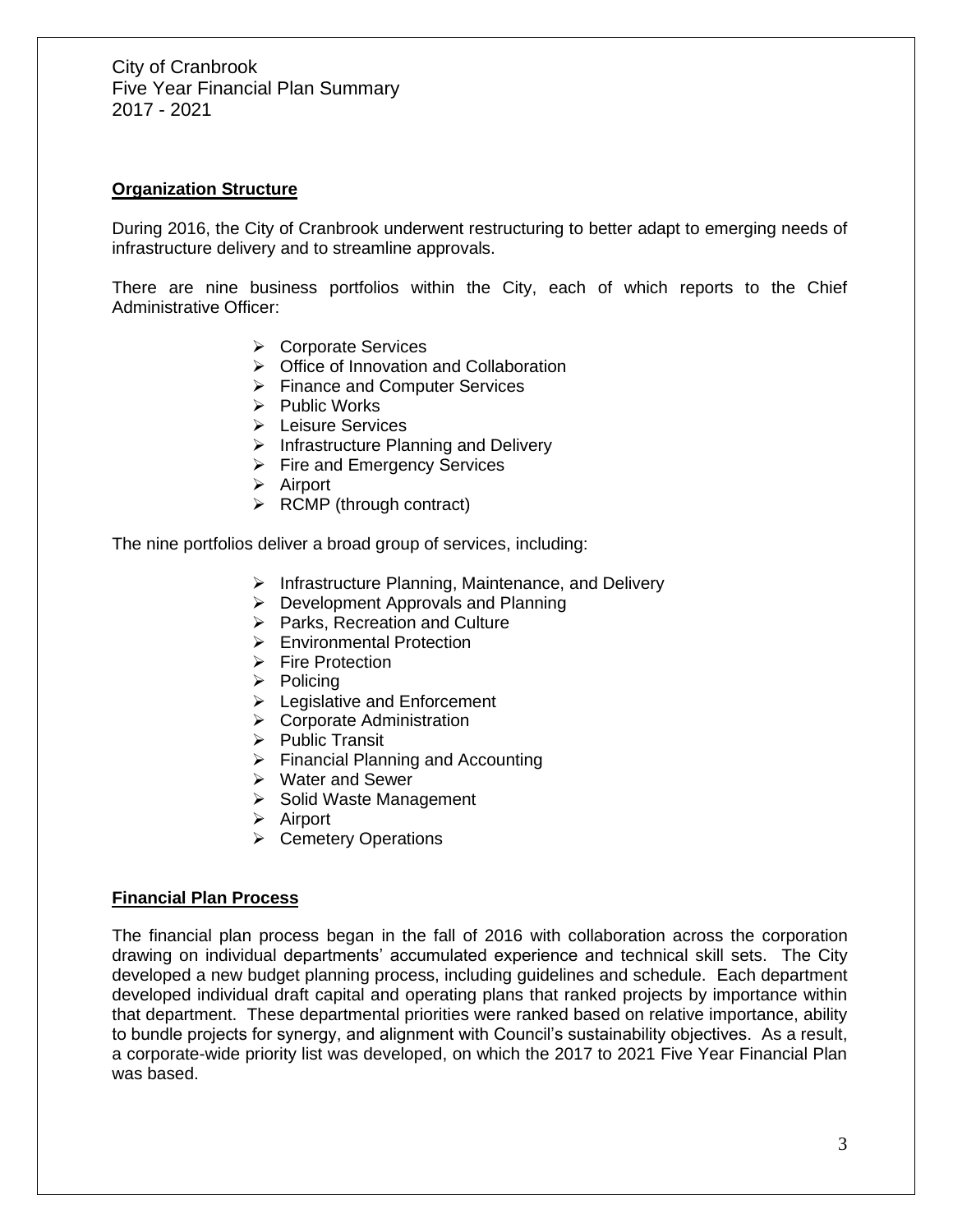An all-day, public budget meeting was held on January 18, 2017. During the meeting each department made a presentation that included their 2016 highlights as well as their 2017 work plan and 2017-2021 capital projects. Council reviewed the budget information and directed staff to make adjustments where they felt better alignment with their objectives could be achieved.

The Proposed Five Year Financial Plan (2017 – 2021) Summary has been developed to provide the public with an opportunity to examine the results of the budget process. The public is invited to submit their comments to Council, in writing, by the end of the 2 week consultation period.

During February and March, in open Council meetings, the 2017 to 2021 Five Year Financial Plan Bylaw will be brought before City Council for three readings and adoption. In May, the 2017 Cranbrook Tax Rates Bylaw will be presented to Council for consideration.

#### **Budget**

Each year, budget planning starts with a review of current and projected levels of city services. Adjustments are made for inflation or changes to contractual obligations. Departments review actual costs against budgets to determine if there are areas that require additional resources or costs can be reduced or eliminated while providing service levels.

In particular, the budget planning focuses on incremental changes from the previous year's operations. These changes might include increases due to new or expanded programs, decreases resulting from reduced or eliminated services, non-controllable cost increases, salary and employment benefit increases related to Collective Agreements and the removal or addition of one-time or recurring revenues and expenditures from the preceding year.

#### **Property Taxes**

#### **Service Levels**

The majority of the City's revenue is obtained through property taxes. When preparing the Budget, the City determines the amount of revenue required to provide all the desired municipal services. Staff then determines the amount of revenue the City can expect to receive from nonproperty tax sources such as fees and charges, federal and provincial government grants, etc. The difference between the budgeted expenditures and the other revenue represents the amount of property tax revenue the City must collect to provide the services to the levels prescribed by Council. When the cost of providing an existing service increases (e.g. through inflation, changes in statutory requirements or product cost increases), the City must either raise more revenue or reduce the level of service.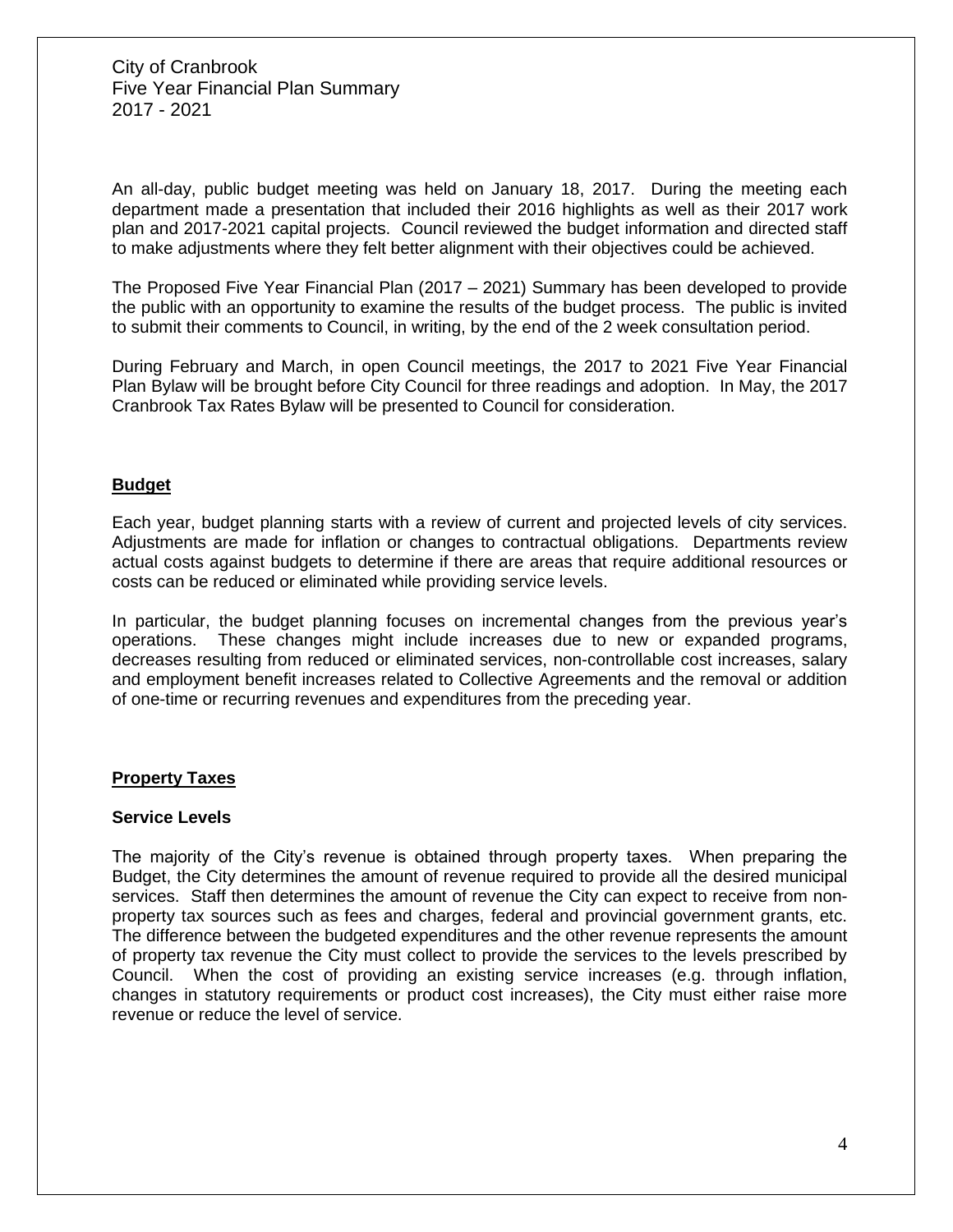#### **The Tax Rate**

The City determines the "tax rate" (a charge per \$1,000 of assessed property value) by dividing the sum of the assessed property values in the City by the amount of property tax revenue that must be collected. The "tax rate" is simply a means of determining how much each individual property owner must pay to receive the package of services provided by the City. The rationale for this approach is that owners of larger properties pay more than owners of smaller properties, or that individuals owning larger homes, in general, have an ability to pay more than those in lesser valued properties. Consequently, the City calculates the tax rate each year based on the revenue the City must collect and the assessed values of all the properties in the City at that time. If the amount of property taxes required by the City increases and assessed values don't change, or they drop, the tax rate will go up. If assessed values go up, property tax rates may stay the same or increase marginally. The increase to the tax rate will depend on how much assessed values go up relative to how much more the City needed to collect in taxation revenue.

#### **Taxation Levels**

The 2017 to 2021 Five Year Financial Plan includes budgeted property tax revenues for general municipal purposes as follows:

| Year | Taxation Revenue (Levy) |
|------|-------------------------|
| 2017 | \$25,295,317            |
| 2018 | \$26,502,856            |
| 2019 | \$27,573,366            |
| 2020 | \$29,048,474            |
| 2021 | \$29,684,494            |



The proposed increase to the general property tax levy, after non-market change (new construction) of \$100,000 is 1.98% in 2017 and 3.38% in 2018.

The Dedicated Road Improvement Tax that was introduced in 2010 will continue through all five years of the Financial Plan, meaning that an additional 1% property tax will be assessed annually and set aside for road work only. Thus, the total projected general municipal property tax increase for 2017 is 2.98% (4.38% in 2018). The 1% Dedicated Road Improvement Tax will fund over \$11 million of the \$33.7 million in capital road projects planned for 2017 through 2021.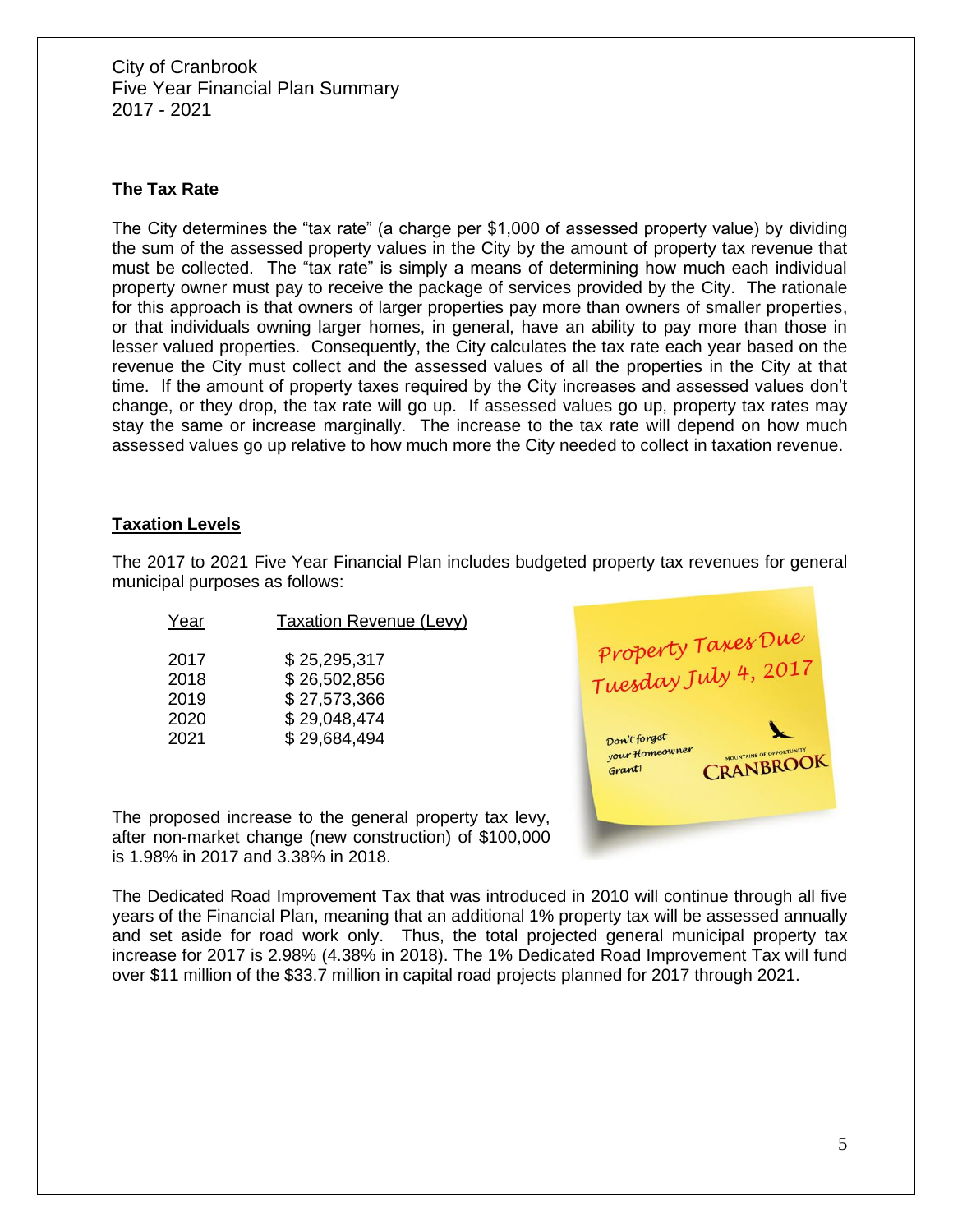## **Increase in General Municipal Property Taxes**

The 2017 average general municipal property tax increase (excluding school and other non-City taxes) for residential taxpayers is projected to be 1.98% or about \$14.69 per \$100,000 of assessed value, unless City Council chooses to change the distribution of property taxes. In 2017, the 1% Dedicated Road Improvement Tax equates to about \$7.42 per \$100,000 of assessed value. The combined 2017 general municipal property tax increase for a residential property owner is 2.98% or \$22.11 per \$100,000 of assessed value.

The average assessed value for a residential property in Cranbrook is \$270,000 (\$269,000 in 2016). The projected municipal taxes for an average home will be about \$2,063, or \$5.65 per day, before the Provincial Home Owner Grant.



## **CITY TAXES: \$5.65 per Day (for an average residential property assessed at \$270,000)**

Eligible residential property owners can apply for an annual home owner grant which is deducted from their total tax bill. The grant amounts are \$770 – basic; \$1,045 – senior/disability.

## **Distribution of Property Taxes**

As per Section 165(3.1) of the *Community Charter*, the distribution of general municipal property taxes among the classes is estimated to be (based on the 2016 distribution):

| Class |                       | 2017 |
|-------|-----------------------|------|
| 01    | Residential           | 1.00 |
| 02    | <b>Utilities</b>      | 6.54 |
| 05    | Light Industry        | 2.72 |
| 06    | Business and other    | 2.62 |
| 08    | <b>Rec/Non Profit</b> | 2.49 |
| 09    | Farm                  | 2.81 |
|       |                       |      |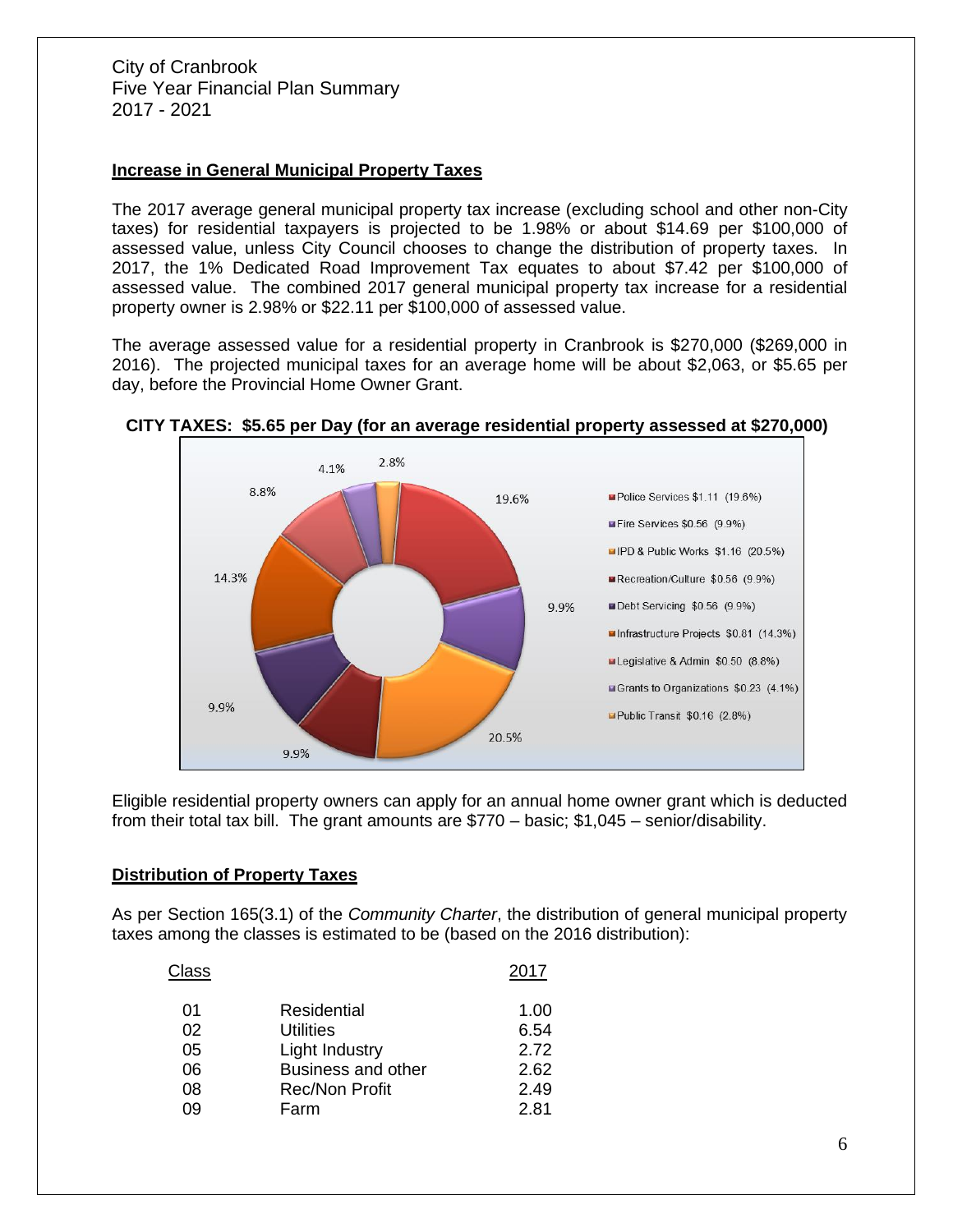## **Utility and Parcel Tax Rates**

The monthly utility fees for water, sewer, and solid waste are projected to be:

| Year | <b>Monthly Rate</b> | Revenue     |
|------|---------------------|-------------|
| 2017 | \$<br>59.50         | \$7,278,083 |
| 2018 | \$<br>59.50         | \$7,299,918 |
| 2019 | \$<br>59.50         | \$7,321,817 |
| 2020 | \$<br>59.50         | \$7,343,782 |
| 2021 | \$<br>59.50         | \$7,365,814 |

(2016 - \$59.50)

The annual parcel tax charge is projected to be:

| Rate per<br>Taxable Meter<br>Year<br>Frontage |                                                                 | Revenue                                                                 | Annual charge to average<br>home (based on 15.25 m. lot) |  |  |
|-----------------------------------------------|-----------------------------------------------------------------|-------------------------------------------------------------------------|----------------------------------------------------------|--|--|
| 2017<br>2018<br>2019<br>2020<br>2021          | 13.00<br>14.00<br>\$<br>14.00<br>\$<br>14.00<br>S<br>14.00<br>S | \$2,289,036<br>\$2,468,938<br>\$2,471,408<br>\$2,473,879<br>\$2,476,353 | 198<br>214<br>214<br>-214<br>\$<br>-214                  |  |  |

(2016 - \$13.00)



For an average home, the projected 2017 utility and parcel tax fees will total \$912 (\$2.50 per day).

A 5% discount off the total annual utility bill will be provided to those property owners who pay in full before the end of February each year.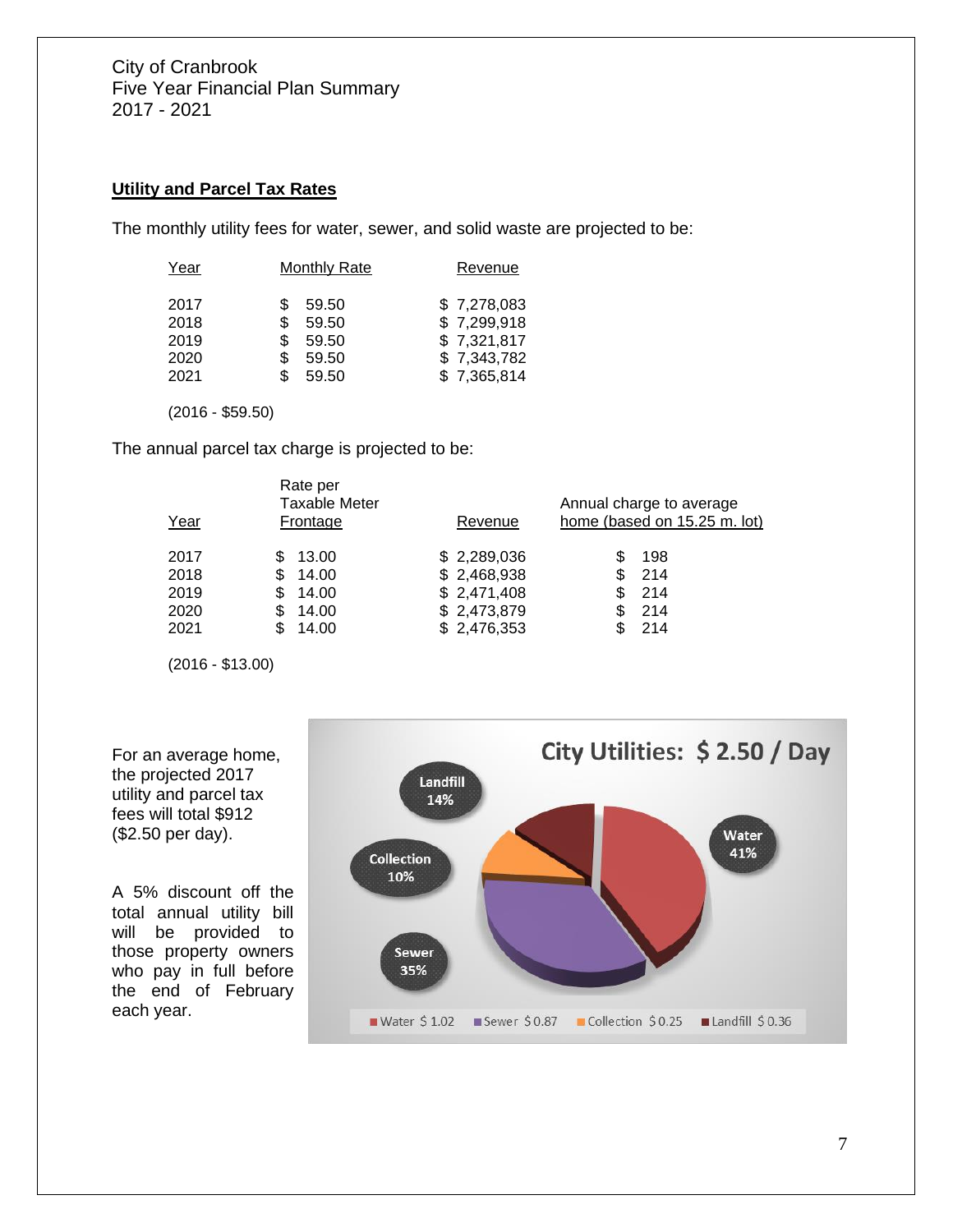## **Capital Projects**

The amounts designated for municipal capital expenditures over the next five years are:

| 2017 | \$25,299,685 |
|------|--------------|
| 2018 | \$7,562,739  |
| 2019 | \$15,338,050 |
| 2020 | \$ 8,451,815 |
| 2021 | \$38,783,724 |

#### **Capital by Department:**

|                                               | 2017           | 2018           | 2019           | 2020           | 2021       |
|-----------------------------------------------|----------------|----------------|----------------|----------------|------------|
|                                               |                |                |                |                |            |
| <b>General Government Services</b>            | 694,473        | 77,000         | 15,000         | 15,000         | 15,000     |
| <b>Protective Services</b>                    | 958,750        | 531,000        | 1,535,000      | 254,000        | 277,000    |
| <b>Infrastructure Planning &amp; Delivery</b> | 13,917,756     | 3,289,739      | 3,519,550      | 4,119,815      | 4,409,724  |
| <b>Public Works</b>                           | 748,131        | 95,000         | 774,834        | 1,714,000      | 699,000    |
| <b>Recreation &amp; Culture</b>               | 2,885,884      | 1,693,000      | 1,688,000      | 550,000        | 808,000    |
| <b>Water Fund</b>                             | 3,059,824      | 737,000        | 815,333        | 624,000        | 29,580,000 |
| <b>Sewer Fund</b>                             | 1,562,229      | 710,000        | 6,970,333      | 560,000        | 560,000    |
| <b>Solid Waste Fund</b>                       | $\blacksquare$ | $\blacksquare$ | $\blacksquare$ | $\blacksquare$ | 1,000,000  |
| <b>Airport Fund</b>                           | 1,472,638      | 430,000        | 20,000         | 615,000        | 1,435,000  |
|                                               |                |                |                |                |            |
|                                               | 25,299,685     | 7,562,739      | 15,338,050     | 8,451,815      | 38,783,724 |

## **Road Program**

Following the successful 2016 Alternative Approval Process, the City is borrowing \$10 million, making the total 2017 capital roads budget \$14,810,224. Extensive road resurfacing and rehabilitation is planned throughout all five years of the plan. In 2018 through 2021 an additional \$18,948,828 has been budgeted for capital roads projects.

The funding breakdown for the 2017 capital roads program is:

| <b>Taxation and Utility Fees</b> | \$1,757,535   |
|----------------------------------|---------------|
| 1% Road Improvement Tax          | \$1,716,899   |
| <b>Accumulated Surplus</b>       | 462,858<br>\$ |
| Municipal Infrastructure Reserve | 832,932<br>\$ |
| <b>Recapitalization Reserve</b>  | 40,000<br>\$. |
| <b>Borrowing</b>                 | \$10,000,000  |

Details of the 2017 preliminary road improvement program, pending firm construction pricing and other considerations, will be published at a later date.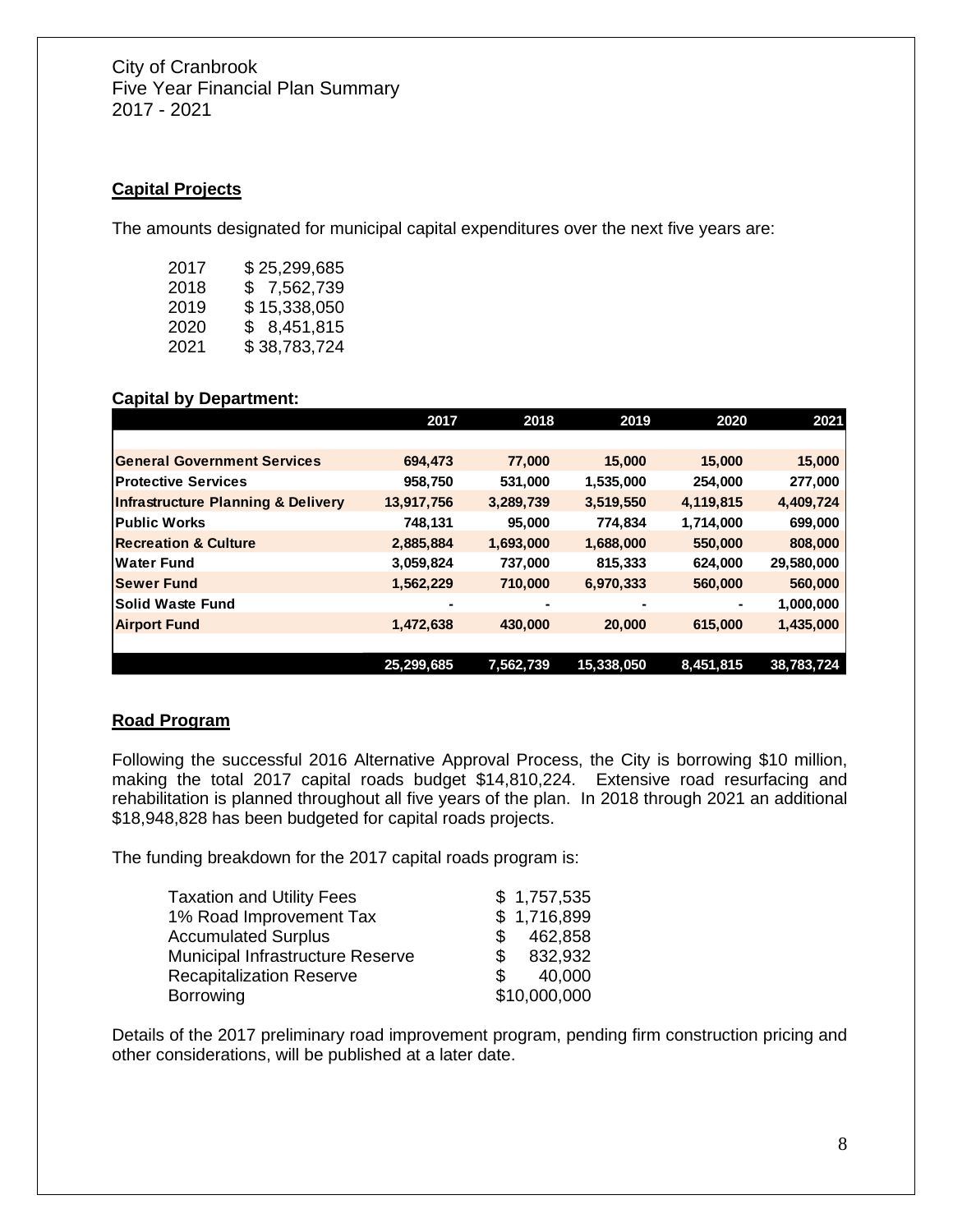## **Western Financial Place**

The City took over operation of the recreation complex in March, 2007. In 2012, the building was renamed Western Financial Place (WFP), after a naming rights agreement was reached with Western Financial Group. Projected revenues in 2017 from WFP, including pool operations, are \$906,000. Operating expenses, including the curling rink, are estimated to be \$3,070,038 before debt payments of \$1,619,441.

Several capital projects, including the pool dehumidification and conversion of the parking lot and aquatic lights to LED, were undertaken in 2016. In 2017 and 2018 the roof will be replaced, a new Direct Digital Control (DDC) system will be installed, and the arena lights will be converted to LED.



## **Regional Landfill**

The annual payment to the RDEK for the regional landfill fee is budgeted to be \$1,650,000 in the years 2017 through 2021.

## **Financial Support**

The City provides funding to non-profit organizations and agencies that provide services to the community including the Cranbrook Public Library, Key City Theatre, Chamber of Commerce, Cranbrook History Centre, and Cranbrook Curling Club. In 2017, the funding is budgeted to be \$1,040,468.

In addition, City Council has approved permissive tax exemptions to not-for-profit organizations in 2017 in the estimated amount of \$240,763.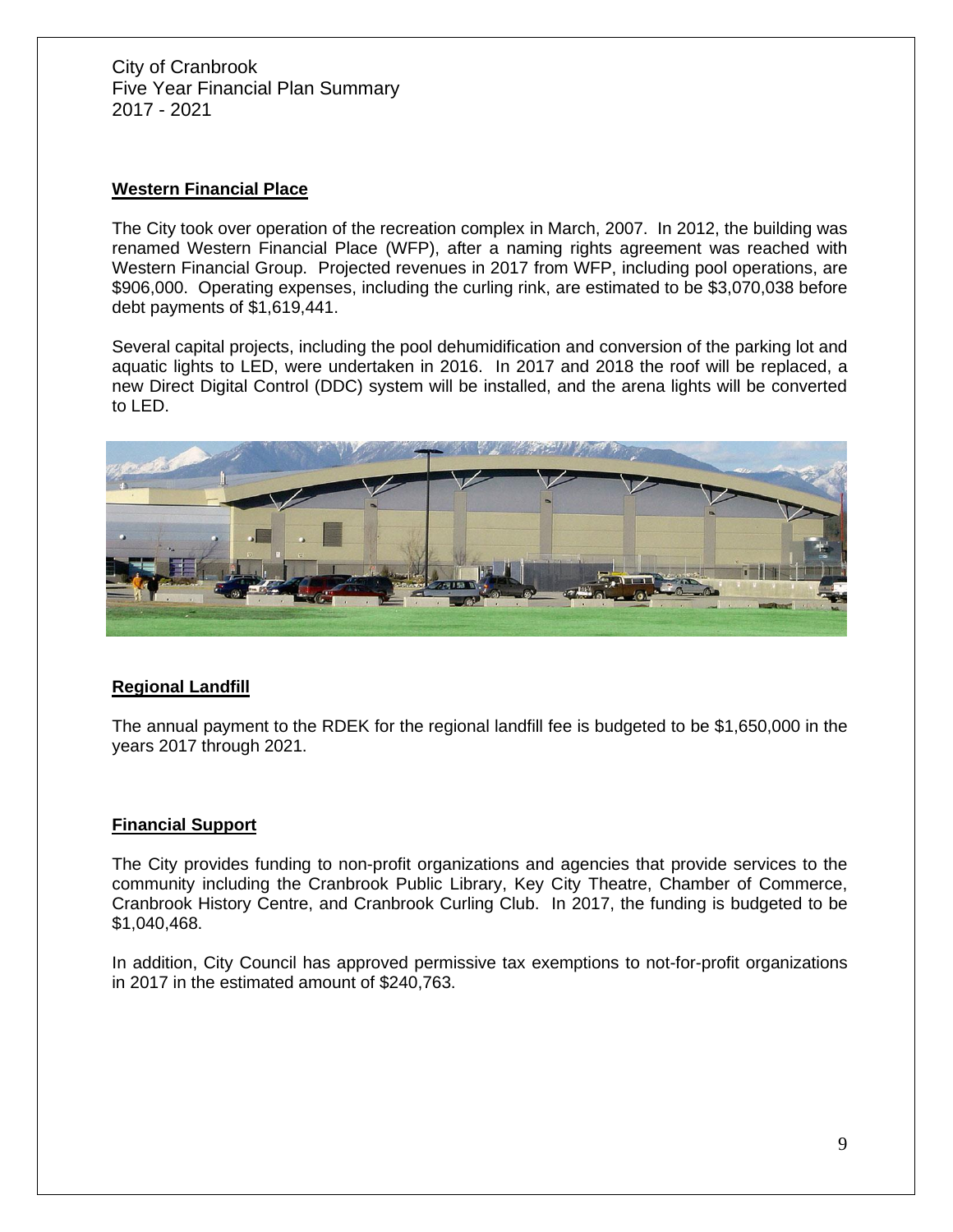## **Public Transit**

In partnership with BC Transit, the City continues to provide public transit to the residents of Cranbrook. Several buses will be switched out for newer models over the next two years. The costs associated with conventional and custom transit are shared with the Province. The City's share for 2017 is budgeted at \$731,888 net of revenue.



## **RCMP**

The City has a contract with the RCMP to provide police services for the City. The 2017 contract for 26 Officers is budgeted at \$4,393,125 (2016 - \$4,157,544). Separate from the policing contract, the City has budgeted over \$330,000 in 2017 for necessary building and security upgrades at the detachment.

#### **Reserve Fund Activity**

Each year the City sets aside money in reserve funds to help pay for large capital projects in upcoming years. Budgeted transfers to reserve funds in 2017 amount to \$4,020,194. Some of the larger deposits include:

- \$ 1,887,393 Recapitalization reserves for municipal capital assets
- \$ 867,465 Federal gas tax transfer to fund eligible projects
- \$ 648,709 Airport Improvement Fees
- \$ 100,000 Buildings reserve
- \$ 60,000 Carbon Offset Reserve to support carbon emissions reduction

Each year reserve funds help pay for projects such as capital road work, storm sewer rehabilitation, park refurbishments, and equipment replacement. Transfers from reserves of \$6,188,195 are being budgeted in 2017 for various projects including:

- \$ 1,360,000 Western Financial Place Roof Replacement
- \$ 872,932 Capital Roads Program
- \$ 598,802 Public Works equipment replacement<br>\$ 630,000 Road Rehabilitation Equipment
- \$ 630,000 Road Rehabilitation Equipment<br>\$ 500,000 Land Acquisition
- \$ 500,000 Land Acquisition
- \$ 375,000 Sidewalk Replacement & Rehabilitation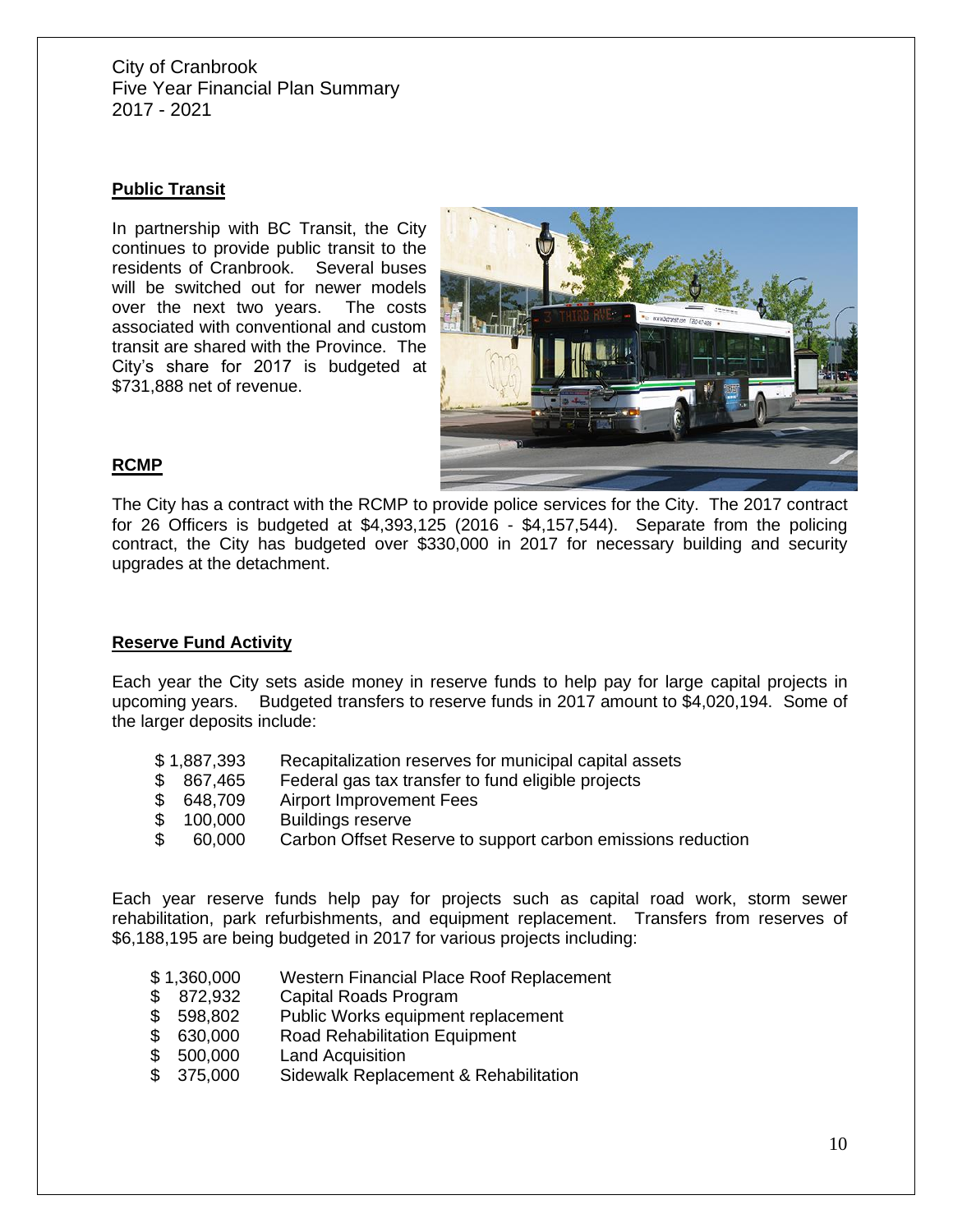#### **Amortization of Capital Assets**

Effective in 2009, the Public Sector accounting rules required all local governments to begin amortizing (depreciating) tangible assets over their useful life. The City's amortization charge for 2017 has been budgeted at \$7,000,000 and has been included in the Financial Plan.

#### **Borrowing**

Over the five-year period 2017 to 2021, the City plans to borrow approximately \$25,034,000 for various capital projects as follows:

| <b>Capital Project:</b>                                                                                   | Year | Amount     | Annual<br><b>Payment</b><br>Term |
|-----------------------------------------------------------------------------------------------------------|------|------------|----------------------------------|
| Capital Road Program (incl. underlying water and sewer<br>infrastructure)                                 | 2017 | 10,000,000 | 20 years 695,497                 |
| Fire Engine                                                                                               | 2017 | 670.000    | 138,753<br>5 years               |
| Transfer Pipeline - Phase II                                                                              | 2019 | 1,750,000  | 20 years<br>123,752              |
| Fire Ladder Truck                                                                                         | 2019 | 1,400,000  | 289,932<br>5 years               |
| <b>Bush Truck - Fire Services</b>                                                                         | 2020 | 214,000    | 44,180<br>5 years                |
| Water Treatment Plant & Distribution                                                                      | 2021 | 11,000,000 | 20 years<br>739,373              |
|                                                                                                           |      | 25,034,000 |                                  |
| *MFA Fees of 1% will be applied to each debt issue.<br>Assumed Interest rate of 3.35% - reviewed with MFA |      |            |                                  |

#### **Salaries and Wages**

The Collective Agreement with CUPE 2090 expired on February 28, 2017. The terms of the current Collective Agreement continue to apply until a re-negotiated Collective Agreement is in place. Negotiations began on December 15, 2016 to renew the Collective Agreement with CUPE. Exempt staff salaries will be reviewed once the negotiations are complete.

The City's Collective Agreement with Cranbrook Fire Fighters Local 1253 has been renewed and is in effect from January 1, 2015 to December 31, 2019. Annual increases for the Fire Fighters are tied to the Vancouver Fire Fighters Collective Agreement which expired December 31, 2015. The contract was successfully renegotiated and ratified by the members on February 15, 2017.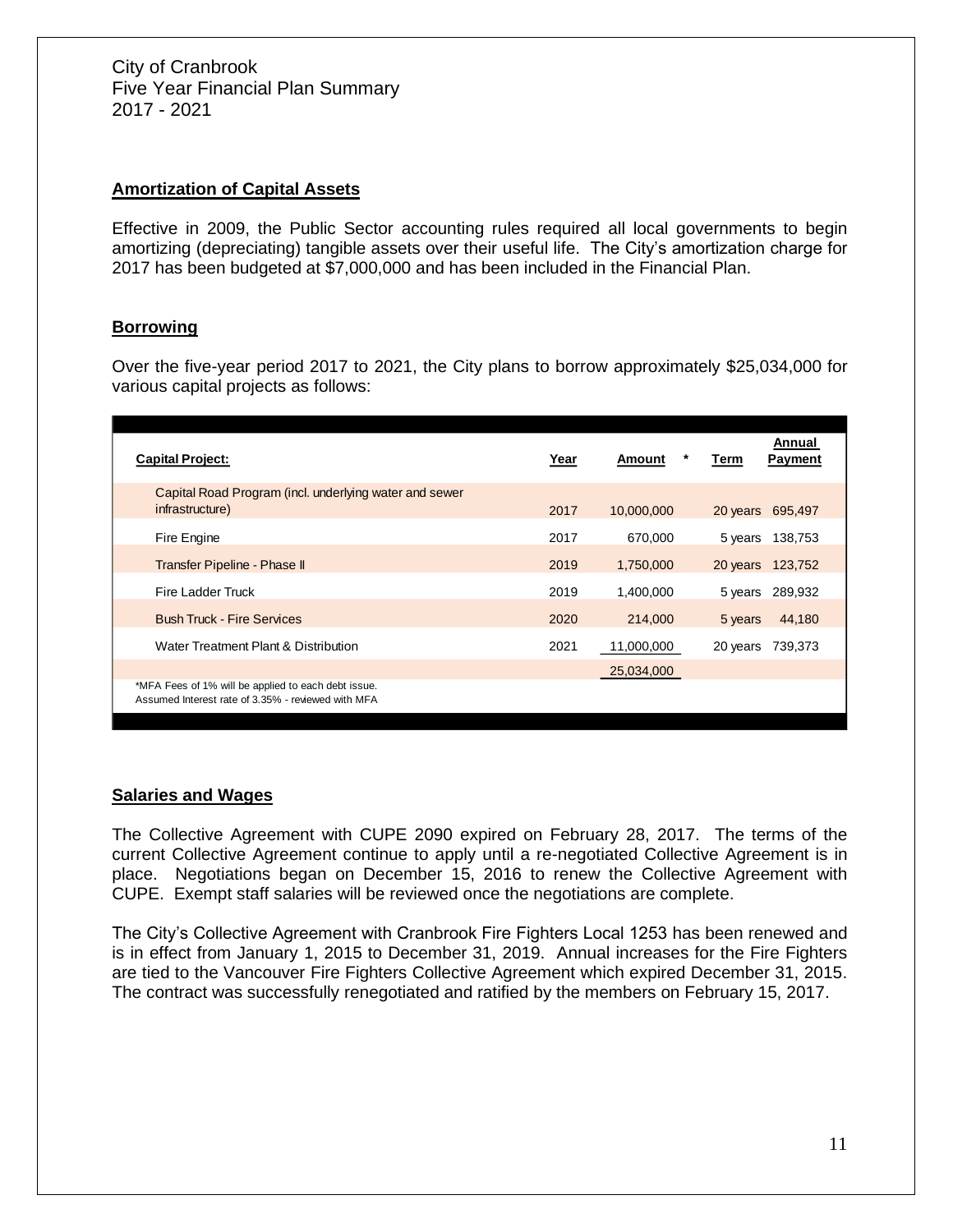|                                           |                                                           | <b>CORPORATION CITY OF CRANBROOK</b> |                 |               |                |
|-------------------------------------------|-----------------------------------------------------------|--------------------------------------|-----------------|---------------|----------------|
|                                           | <b>CONSOLIDATED FIVE YEAR FINANCIAL PLAN 2017 TO 2021</b> |                                      |                 |               |                |
|                                           |                                                           | <b>SCHEDULE "A"</b>                  |                 |               |                |
|                                           |                                                           | <b>UNAUDITED</b>                     |                 |               |                |
|                                           |                                                           |                                      |                 |               |                |
|                                           | 2017                                                      | 2018                                 | 2019            | 2020          | 2021           |
| <b>REVENUE:</b>                           |                                                           |                                      |                 |               |                |
| <b>Municipal Property Taxes</b>           | $-25,606,320$                                             | $-26,813,859$                        | $-27,884,369$   | $-29,359,477$ | $-29,995,497$  |
| Payments in Lieu of Taxes                 | $-340,000$                                                | $-340,000$                           | $-340,000$      | $-340,000$    | $-340,000$     |
| Parcel & Local Area Service Tax           | $-2,334,892$                                              | $-2,514,794$                         | $-2,517,264$    | $-2,519,735$  | $-2,522,209$   |
| Sale of Services & Fees                   | $-3,944,427$                                              | $-3,752,113$                         | $-3,691,897$    | $-3,806,087$  | $-3,956,313$   |
| <b>Airport Fees</b>                       | $-2,597,161$                                              | $-2,640,945$                         | $-2,687,997$    | $-2,735,941$  | $-2,784,798$   |
| Water/Sewer/Solid Waste Fees              | $-7,483,158$                                              | $-7,504,993$                         | $-7,526,892$    | $-7,548,857$  | -7,570,889     |
| <b>Rentals</b>                            | $-432,357$                                                | $-416,904$                           | $-399,428$      | $-387,606$    | $-428,041$     |
| Return on Investments                     | $-413,800$                                                | $-408,800$                           | $-408,800$      | $-408,800$    | $-408,800$     |
| <b>Fines, Penalties &amp; Interest</b>    | $-297,761$                                                | $-299,434$                           | $-301,151$      | $-302,913$    | $-304,721$     |
| <b>Transfers from Other Governments</b>   | $-3,912,088$                                              | $-1,889,427$                         | $-5,572,467$    | $-1,935,566$  | $-20,321,228$  |
| <b>Transfers from Reserves</b>            | $-6, 188, 195$                                            | $-2,791,502$                         | $-3,757,311$    | $-2,812,056$  | $-3,276,154$   |
| <b>Transfers from Surplus</b>             | $-4,713,492$                                              | $-1,265,000$                         | $-770,000$      | $-255,000$    | $-692,500$     |
| <b>Non-Funded Amortization</b>            | $-7,000,000$                                              | $-7,000,000$                         | $-7,000,000$    | $-7,000,000$  | $-7,000,000$   |
|                                           | $-65,263,651$                                             | -57,637,771                          | $-62, 857, 575$ | -59,412,038   | $-79,601,151$  |
| <b>Borrowing for Capital</b>              | $-10,670,000$                                             |                                      | $-3,150,000$    | $-214,000$    | $-11,000,000$  |
| <b>Borrowing for Special Projects</b>     |                                                           |                                      |                 |               |                |
| <b>Collections for Other Governments</b>  | $-8,995,960$                                              | $-8,995,960$                         | $-8,995,960$    | $-8,995,960$  | $-8,995,960$   |
|                                           |                                                           |                                      |                 |               |                |
|                                           | $-$84,929,611$                                            | -\$66,633,731                        | -\$75,003,535   | -\$68,621,998 | $-$99,597,111$ |
|                                           |                                                           |                                      |                 |               |                |
| <b>EXPENSES:</b>                          |                                                           |                                      |                 |               |                |
| <b>General Government Services</b>        | 7,689,028                                                 | 7,531,513                            | 7,697,024       | 7,733,339     | 7,826,130      |
| <b>Protective Services</b>                | 9,280,884                                                 | 9,181,862                            | 9,412,288       | 9,583,244     | 9,805,344      |
| Infrastructure Planning & Delivery        | 559,261                                                   | 394,801                              | 501,997         | 409,337       | 416,824        |
| Public Works                              | 5,400,673                                                 | 5,176,856                            | 5,269,479       | 5,185,296     | 5,535,685      |
| Water/Sewer/Solid Waste                   | 6,797,001                                                 | 6,308,142                            | 6,550,395       | 6,494,837     | 6,540,344      |
| <b>Recreation &amp; Cultural Services</b> | 4,150,364                                                 | 4,133,212                            | 4,182,563       | 4,308,580     | 4,261,298      |
| Airport                                   | 1,610,198                                                 | 1,595,973                            | 1,615,517       | 1,650,891     | 1,687,110      |
| Debt Payments                             | 3,786,111                                                 | 4,403,282                            | 4,258,073       | 4,545,809     | 4,486,940      |
| <b>Transfers to Reserves</b>              | 4,020,194                                                 | 3,980,806                            | 3,842,642       | 3,923,559     | 3,918,813      |
| Transfers to Airport Capital Fund         | 340.254                                                   | 368,587                              | 339,547         | 339,332       | 338,941        |
| <b>Capital Expenses from Revenue</b>      | 14,629,685                                                | 7,562,739                            | 12,188,050      | 8,237,815     | 27,783,724     |
| Amortization                              | 7,000,000                                                 | 7,000,000                            | 7,000,000       | 7,000,000     | 7,000,000      |
|                                           | 65,263,651                                                | 57,637,771                           | 62,857,575      | 59,412,038    | 79,601,151     |
| <b>Capital from Borrowing</b>             | 10,670,000                                                |                                      | 3,150,000       | 214,000       | 11,000,000     |
| Special Projects from Borrowing           |                                                           |                                      |                 |               |                |
| <b>Transfers to Other Governments</b>     | 8,995,960                                                 | 8,995,960                            | 8,995,960       | 8,995,960     | 8,995,960      |
|                                           |                                                           |                                      |                 |               |                |
|                                           | \$84,929,611                                              | \$66,633,731                         | \$75,003,535    | \$68,621,998  | \$99,597,111   |
| <b>CAPITAL EXPENSES</b>                   |                                                           |                                      |                 |               |                |
| <b>General Government Services</b>        | 694,473                                                   | 77,000                               | 15,000          | 15,000        | 15,000         |
| <b>Protective Services</b>                | 958,750                                                   | 531,000                              | 1,535,000       | 254,000       | 277,000        |
| Infrastructure Planning & Delivery        | 13,917,756                                                | 3,289,739                            | 3,519,550       | 4,119,815     | 4,409,724      |
| <b>Public Works</b>                       | 748,131                                                   | 95,000                               | 774,834         | 1,714,000     | 699,000        |
| <b>Water/Sewer/Solid Waste</b>            | 4,622,053                                                 | 1,447,000                            | 7,785,666       | 1,184,000     | 31,140,000     |
| <b>Recreation &amp; Cultural Services</b> | 2,885,884                                                 | 1,693,000                            | 1,688,000       | 550,000       | 808,000        |
| Airport                                   | 1,472,638                                                 | 430,000                              | 20,000          | 615,000       | 1,435,000      |
|                                           | \$25,299,685                                              | \$7,562,739                          | \$15,338,050    | \$8,451,815   | \$38,783,724   |

<u> 1989 - Johann Barn, mars ann an t-Amhain an t-Amhain ann an t-Amhain an t-Amhain an t-Amhain an t-Amhain ann </u>

 $\overline{\phantom{a}}$